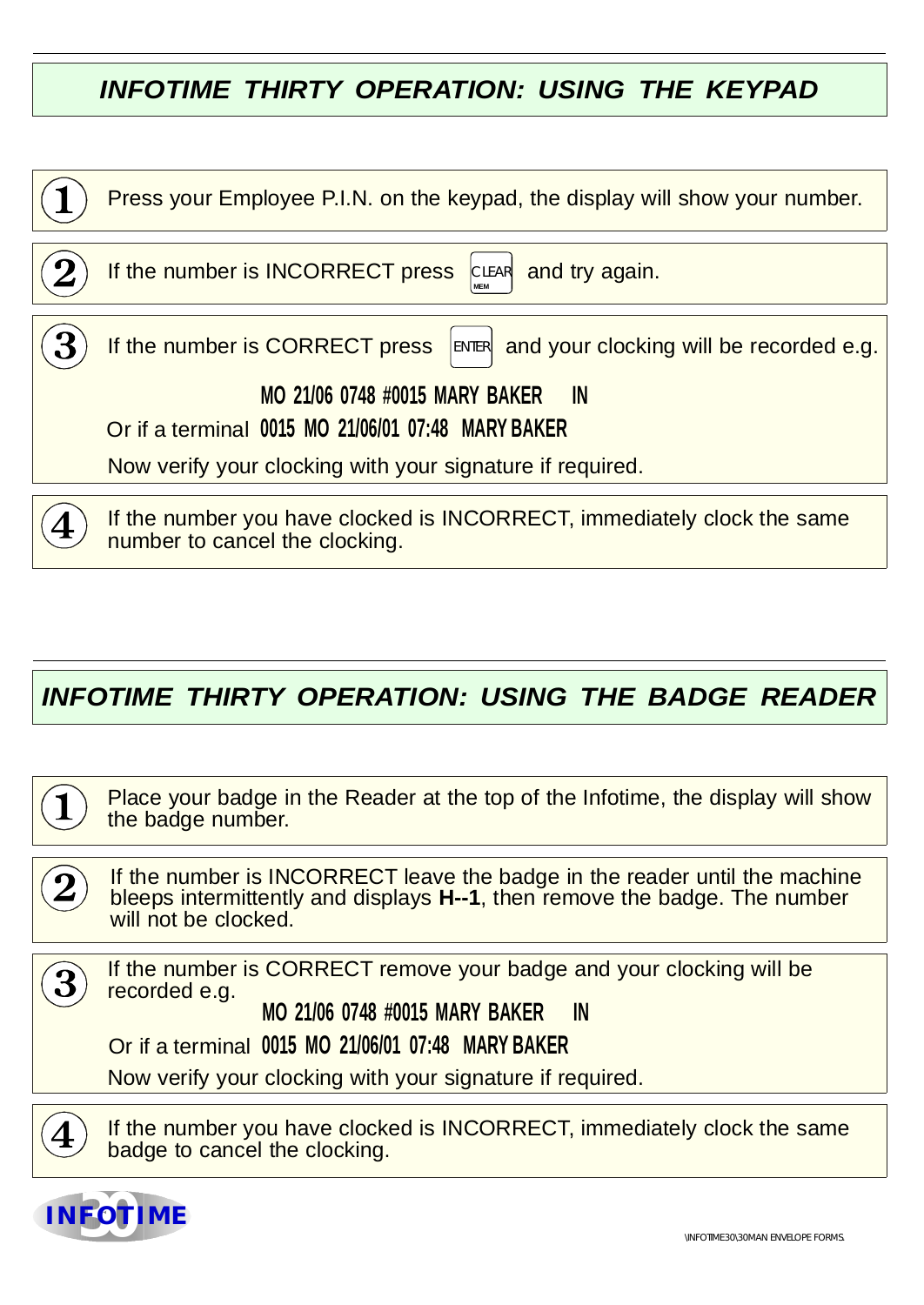*INFOTIME THIRTY EMPLOYEE NAMES CONVERSION CODES*



| <b>EMPLOYEE NO.</b> | NAME <sup></sup>                      |
|---------------------|---------------------------------------|
|                     | CODE <                                |
| <b>EMPLOYEE NO.</b> | NAME <sup></sup><br>CODE <sup>4</sup> |
|                     | NAME <sup></sup>                      |
| <b>EMPLOYEE NO.</b> | CODE <                                |
| <b>EMPLOYEE NO.</b> | NAME <sup></sup>                      |
|                     | CODE <                                |
| <b>EMPLOYEE NO.</b> | NAME <sup></sup><br>CODE <            |
| <b>EMPLOYEE NO.</b> | NAME <sup></sup>                      |
|                     | CODE <sup>4</sup>                     |
| <b>EMPLOYEE NO.</b> | NAME <sup></sup><br>CODE <            |
|                     | NAME <sup></sup>                      |
| <b>EMPLOYEE NO.</b> | CODE <                                |
|                     |                                       |

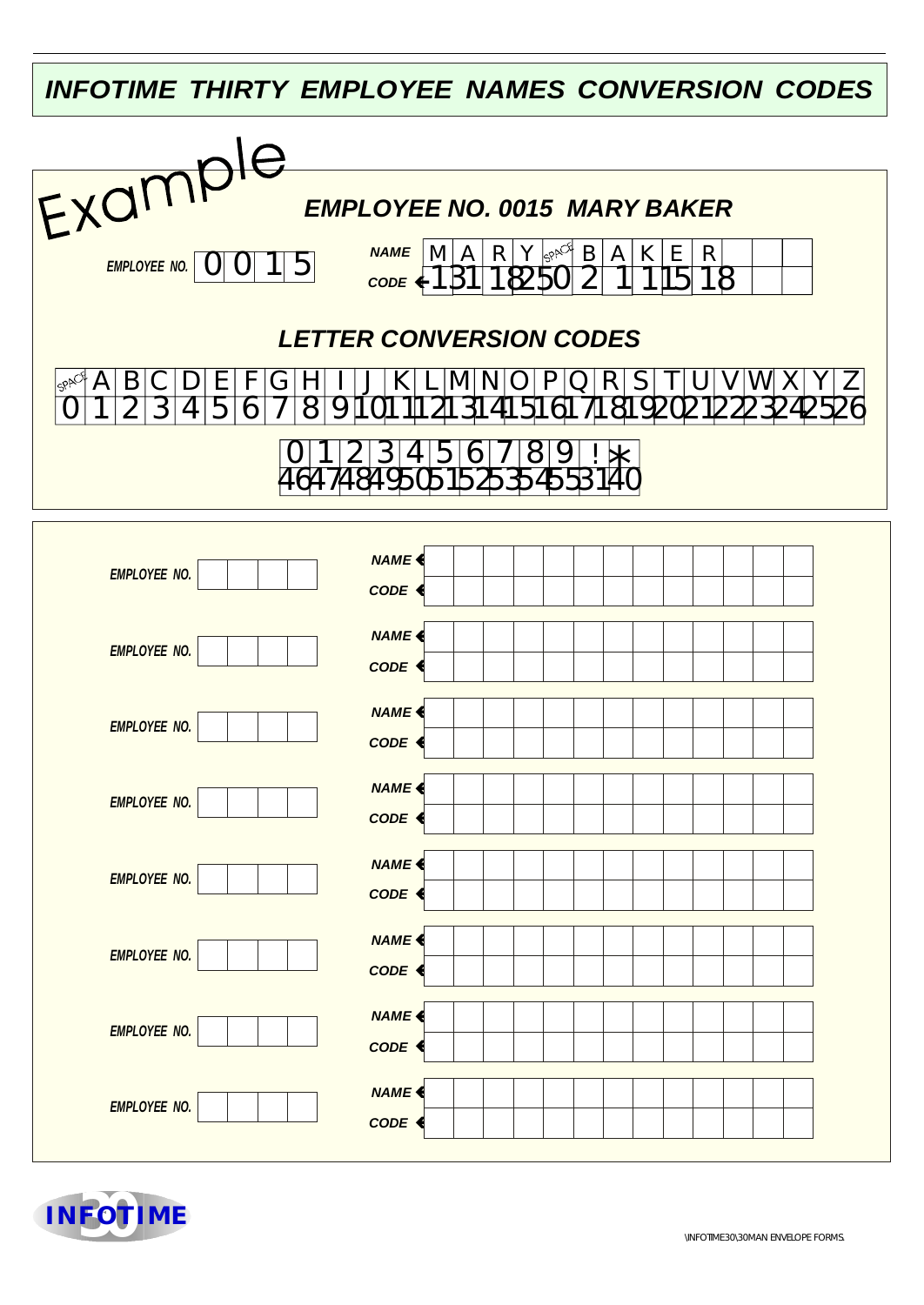| ENTERING NEW EMPLOYEE NAMES ON THE INFOTIME THIRTY |                                                                                                                                                                                                                                                                                                                            |                                                                             |  |  |
|----------------------------------------------------|----------------------------------------------------------------------------------------------------------------------------------------------------------------------------------------------------------------------------------------------------------------------------------------------------------------------------|-----------------------------------------------------------------------------|--|--|
|                                                    | <b>YOU PRESS</b>                                                                                                                                                                                                                                                                                                           | <b>PRINTER SAYS</b>                                                         |  |  |
|                                                    | IF YOUR MACHINE HAS A BADGE SYSTEM, INSERT<br>YOUR "MODE 4" BADGE IN THE READER. IF NOT,<br>PRESS THE BLUE 'MODE SELECT' BUTTON INSIDE<br>THE MACHINE FOLLOWED BY<br>TWICE.<br><b>ENTER</b>                                                                                                                                | Mode 4 Selected:                                                            |  |  |
|                                                    | ON THE KEYPAD.<br><b>PRESS</b>                                                                                                                                                                                                                                                                                             | Enter new employee number<br>- ??                                           |  |  |
|                                                    | <b>ENTER THE NEW EMPLOYEE NUMBER</b><br>E.G. NO.12.<br>Z<br><b>MON</b><br><b>TUE</b>                                                                                                                                                                                                                                       | Enter name:                                                                 |  |  |
|                                                    | USING THE NAMES CONVERSION CODE CHART ENTER<br>EACH LETTERS CODE ONE BY ONE PRESSING ENTER<br>AFTER EACH CODE E.G. EMPLOYEE "A LEE"<br>SPACE<br>A<br>I)<br><b>ENTER</b><br><b>ENTER</b><br><b>ENTER</b><br><b>MON</b><br>TUE<br><b>IMON</b><br>0012 A LEE<br>WHEN THE NAME IS COMPLETE PRESS<br><b>CLEAR</b><br><b>MEM</b> | E<br>Е<br>5<br><b>ENTER</b><br><b>ENTER</b><br>Enter new employee number ?? |  |  |
|                                                    | IF ADDITIONAL NAMES ARE TO<br>BE ENTERED GO BACK TO STEP<br><b>CLEAR</b><br>IF NO MORE NAMES ARE TO BE ENTERED PRESS<br><b>MEM</b>                                                                                                                                                                                         | Mode 4 Selected:                                                            |  |  |
|                                                    | TO CHECK YOUR UPDATED NAMES LIST PRESS<br>1<br><b>MON</b>                                                                                                                                                                                                                                                                  | Employee list:-<br>0011 C SMITH<br>0012 A LEE<br>NON-Exclusive end          |  |  |
|                                                    | IF YOUR NEW NAMES LIST IS CORRECT PRESS<br><b>CLEAR</b><br>AND THE MACHINE WILL RETURN TO MODE 1,<br><b>MEM</b><br>(NORMAL OPERATION)                                                                                                                                                                                      | Mode Exit                                                                   |  |  |

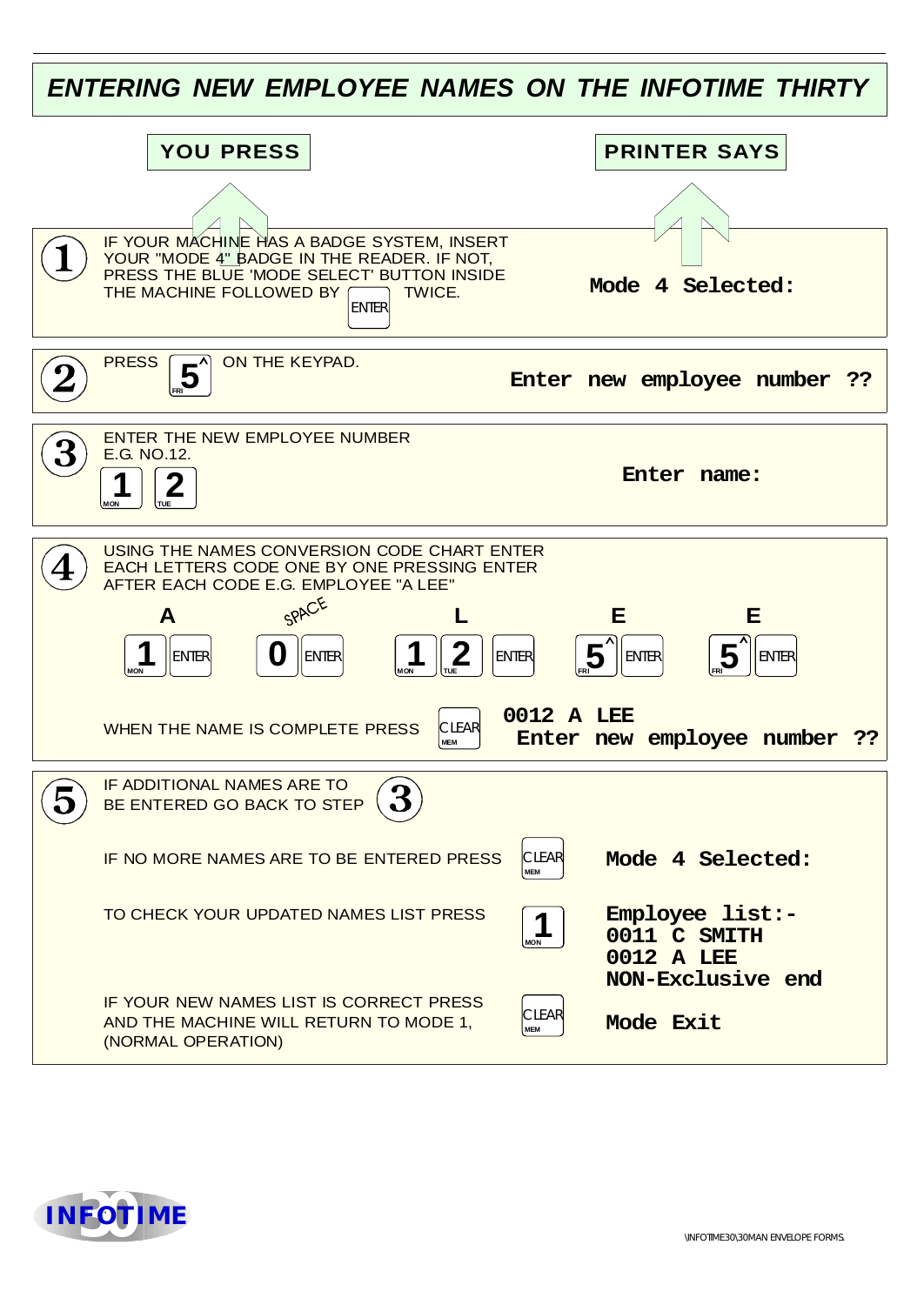| DELETING OLD EMPLOYEE NAMES ON THE INFOTIME THIRTY |                                                                                                                                                                                             |                                                    |  |  |
|----------------------------------------------------|---------------------------------------------------------------------------------------------------------------------------------------------------------------------------------------------|----------------------------------------------------|--|--|
|                                                    | <b>YOU PRESS</b>                                                                                                                                                                            | <b>PRINTER SAYS</b>                                |  |  |
|                                                    |                                                                                                                                                                                             |                                                    |  |  |
|                                                    | IF YOUR MACHINE HAS A BADGE SYSTEM, INSERT<br>YOUR "MODE 4" BADGE IN THE READER. IF NOT,<br>PRESS THE BLUE 'MODE SELECT' BUTTON INSIDE<br>THE MACHINE FOLLOWED BY<br>TWICE.<br><b>ENTER</b> | Mode 4 Selected:                                   |  |  |
|                                                    | <b>PRESS</b><br>ON THE KEYPAD.<br>$\overline{\mathbf{6}}$ <sub>SAT</sub>                                                                                                                    | Employee number to be deleted ??                   |  |  |
|                                                    | ENTER THE OLD EMPLOYEE NUMBER<br>E.G. NO.11.                                                                                                                                                | <b>Deleted</b>                                     |  |  |
|                                                    | 1<br><b>ENTER</b><br><b>MON</b><br><b>MON</b>                                                                                                                                               | Mode 4 Selected                                    |  |  |
|                                                    | <b>PLEASE NOTE:</b>                                                                                                                                                                         | Entry not found                                    |  |  |
|                                                    | IF YOU TRY TO DELETE A NUMBER THAT<br>IS NOT IN THE LIST THE THIRTY WILL PRINT                                                                                                              | Mode 4 Selected                                    |  |  |
|                                                    | IF ADDITIONAL NAMES ARE TO<br>BE DELETED GO BACK TO STEP                                                                                                                                    |                                                    |  |  |
|                                                    | TO CHECK YOUR UPDATED NAMES LIST PRESS<br><b>MON</b>                                                                                                                                        | Employee list:-<br>0012 A LEE<br>NON-Exclusive end |  |  |
|                                                    | IF YOUR NEW NAMES LIST IS CORRECT PRESS<br><b>CLEAR</b><br>AND THE MACHINE WILL RETURN TO MODE 1,<br><b>MEM</b><br>(NORMAL OPERATION)                                                       | Mode Exit                                          |  |  |